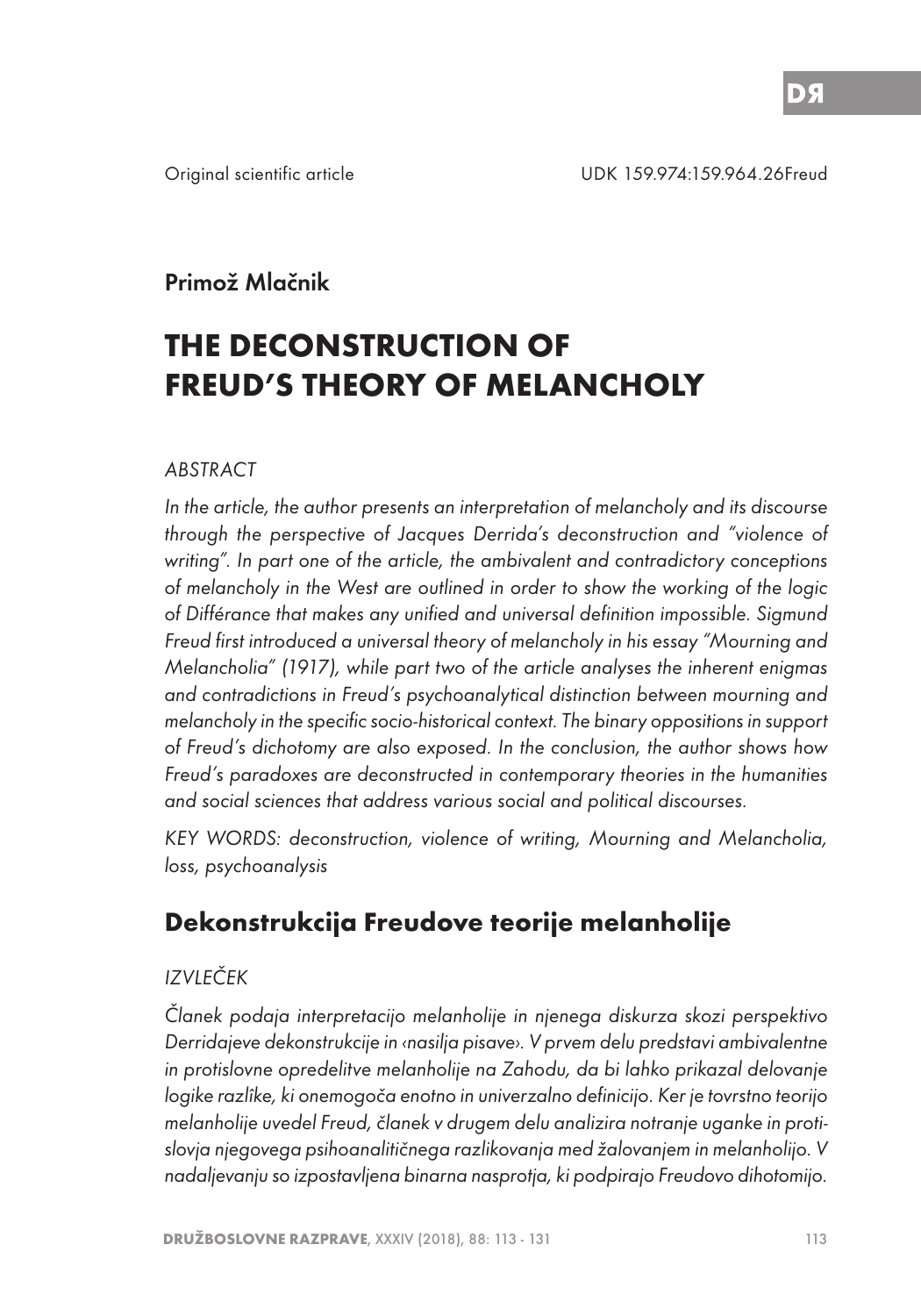Avtor v zadnjem delu članka pokaže, kako so Freudovi paradoksi dekonstruirani v sodobnih teorijah s področja humanistike in družboslovja, ki se nanašajo na različne družbene in politične diskurze.

KLJUČNE BESEDE: dekonstrukcija, nasilje pisave, Žalovanje in melanholija, izguba, psihoanaliza

### **1 Introduction**

The phenomenon of melancholy<sup>1</sup> is both one of the most inexplicable and frequently explained phenomena in the Western world, which, despite polyvalent, polysemic, and contradictory etymological explanations, has been consistently perceived as inexplicable anxiety and sadness. The reasons for melancholy, as well as its status and therapy, have, throughout the history of Western civilisation, been regularly supplemented and transformed, and have also coexisted with various systems of knowledge including medicine, philosophy, astrology, literature, and art history (Klibansky et al. 1979).

Historical articulations of melancholy have undergone a continuous evolution from Hippocrates' theory of the temperaments, the Aristotelian definition of melancholy as genius, and the Platonic definition of melancholy as a divine creative gift to Medieval religious-moral explanations of melancholy, and Renaissanceinclined interpretations that coexisted with magical, occult, and astrological ideas. Despite numerous causal and symptomatic antagonisms, many of these interpretations were uncritically reproduced to the point that it became almost impossible to study or measure melancholy scientifically. As a result, the status of melancholy up until the Renaissance became universal and general on the one hand, but increasingly pathologised in the form of disease and madness on the other. For example, it was believed that melancholy was either a consequence of the slow revolution of the planet Saturn or a sign of exceptional health or a noble character (Földenyi 2016), a prerequisite for philosophy (Ibid.: 108), and the driving force of utopian thoughts (Ibid.:  $113$ )<sup>2</sup>, or "content and formal principle of art" (Ibid.: 138). During the Enlightenment, because of the emerging

<sup>1.</sup> The English language allows the use of both melancholia and melancholy as synonyms. While in some translations the term melancholia appears in connection to Freud's theory, we will use melancholy because the term in the article applies to a wider range of meanings.

<sup>2.</sup> Wolfgang Lepenies, in the work Melancholy and Society (1992: 17-28), analyses the relationship between melancholy and order. Melancholy was excluded from and prohibited in Renaissance literary and philosophical representations of utopian societies of totalitarian order, as well as in the utopian programs of the political avant-garde.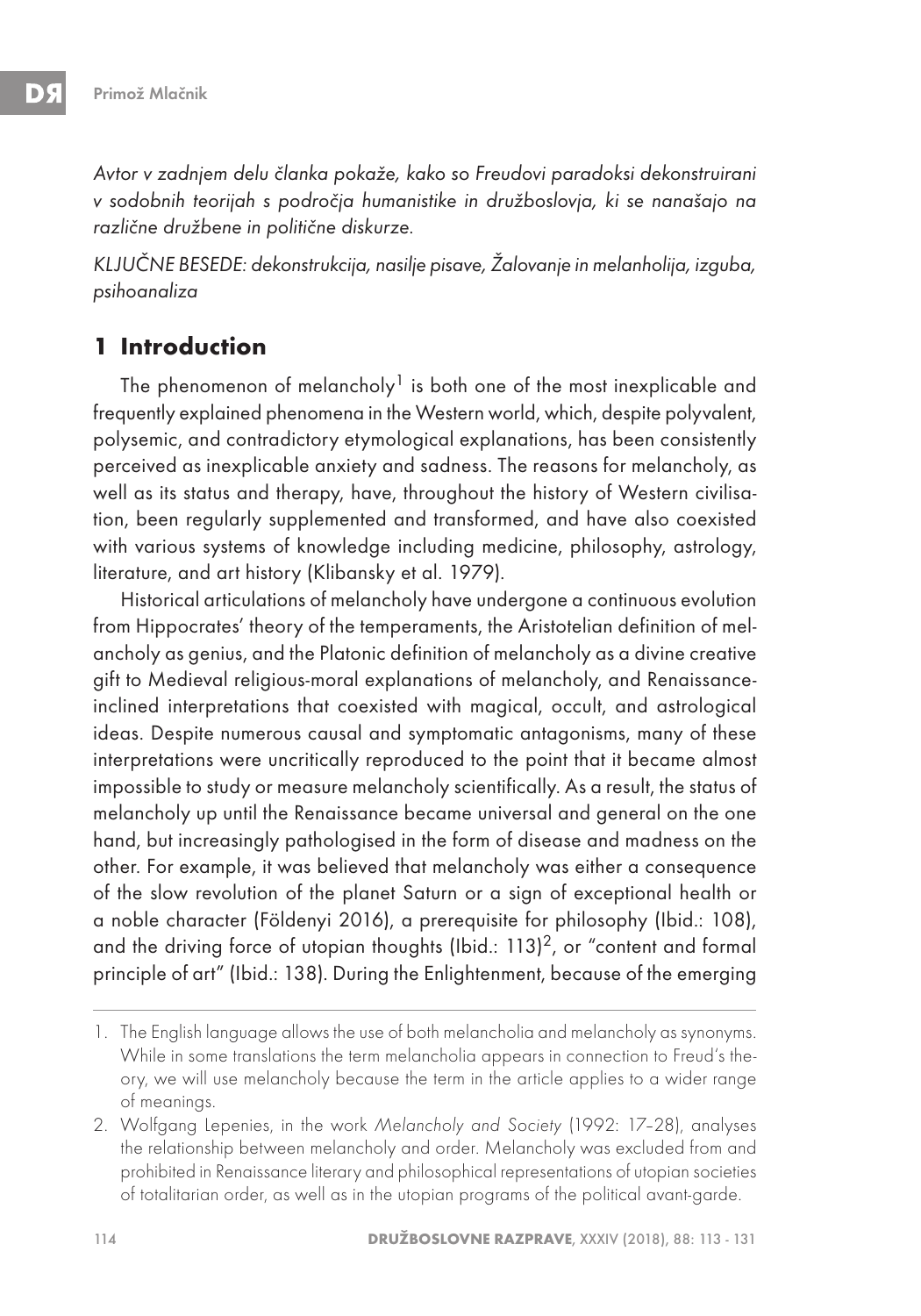global system of scientific belief, the emphasis on the power of human reason and the endeavour to acquire universal knowledge (Foucault 2001: 196), definitions of melancholy grew considerably narrower in terms of the relationship between disease and madness. With the development of clinical psychiatry in the nineteenth and twentieth centuries, melancholy was gradually and conceptually transformed into clinical depression, and then, with the development of new diagnostic categories, was made distinct from depression, which became the disease of the twentieth century (Radden 2009; Ehrenberg 2010). Both the historical mystery of melancholy and its clear and crucial role disappeared (Földenyi 2016: 247 –292). Jeniffer Radden (2009: 18) attributes the loss of its more glamorous qualities to Freud's theory of melancholy, which universalised melancholy's origins, status, and treatment.

From Freud onward, melancholy, never clearly distinguished from depression, was viewed as an affliction of the pathological individual. (Bowring 2015; Burton 2013; Földényi 2016; Freud 2001; Klibansky et al. 1979; Radden 2009). In contemporary times, this has changed profoundly. Melancholy has become an object of a number of depathologising theoretical discourses, which articulate the melancholic sentiment in relation to social relations that are intrinsically connected to race, ethnicity, gender and to postcolonial societies in general (Agamben 1993: Butler 1995 and 2004; Cheng 2000; Gilroy 2005; Kim 2007; Winters 2016; Žižek 2000).

In the article, the author introduces the thesis that melancholy is not the unambiguous and universal phenomenon that Freud presents in his essay "Mourning and Melancholia" ("M&M"). Applying Derrida's methodological principles of deconstruction, an analysis of the contradictions in Freud's theory of melancholy is presented and accompanied by a critical reflection of Freud's other texts. In addition, the author will demonstrate that Freud's theory of melancholy is dependent on the social context from which it emerged, suggesting that its theoretical and empirical representation is not neutral. The author demonstrates that the distinction between mourning and melancholy is problematic, because Freud did not, in his definition of mourning, consider certain sociological and anthropological aspects that have become more prominent in contemporary, progressive articulations of melancholy. In this regard, one of the aims of this article is to provide a deconstructionist backbone to the depathologising theoretical articulations.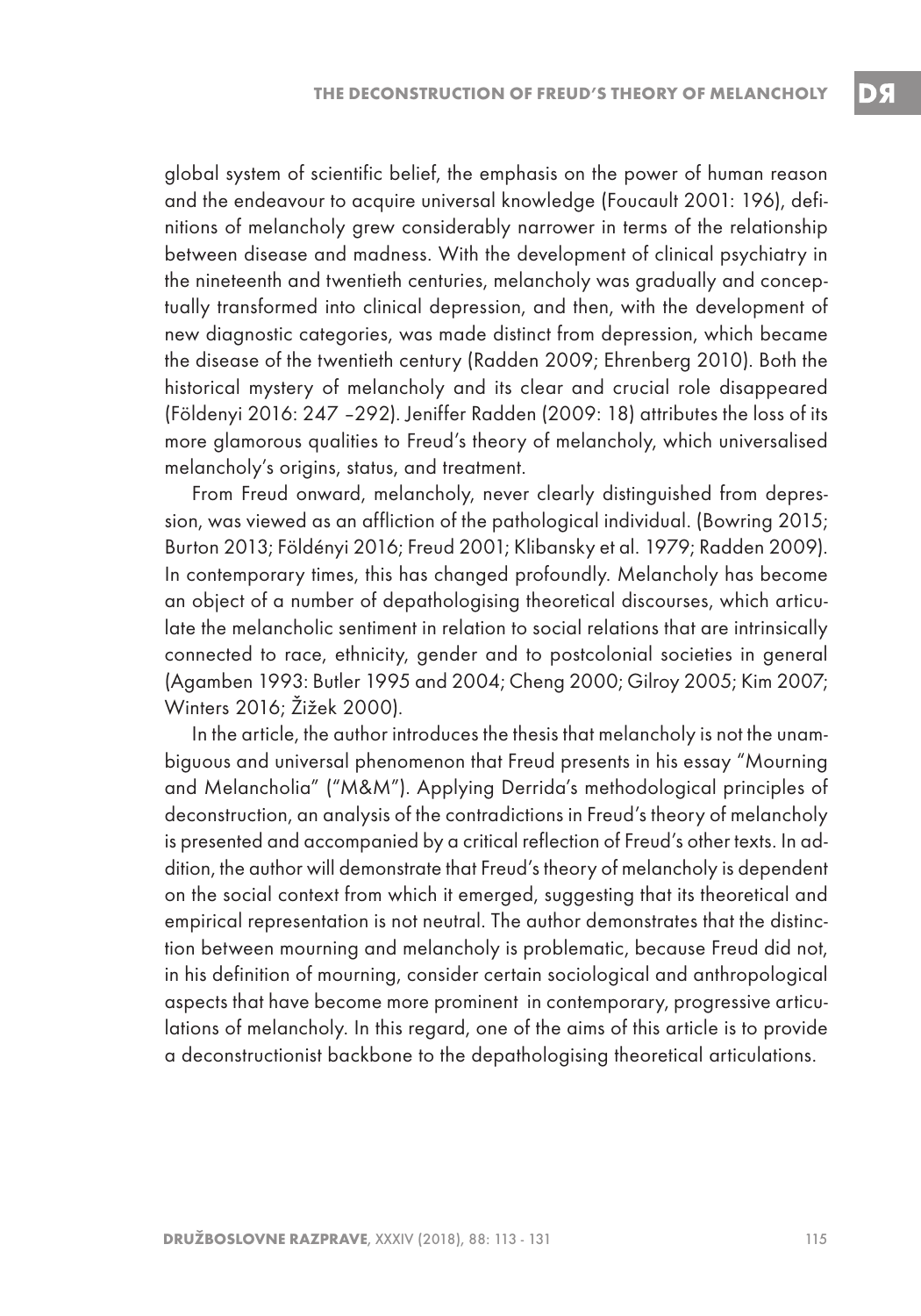## **2 Deconstruction**

A pharmacological relationship toward melancholy has existed throughout the history of Western thought.<sup>3</sup> A short survey of the development of the discourse about melancholy shows that, from the earliest interpretation of melancholy in antiquity, it has been accompanied by ambivalence, duality, and contradiction. Ambivalence can be found in individual historical periods as regards the origins of melancholy, its status, and therapeutic treatment. This ambivalence is inherent not only in the dominant discourse but also in efforts at theoretical approaches to melancholy. In terms of historical definitions, two have remained stable: inexplicable sadness and anxiety, and the reproduction of ambivalence. Even attempts to define melancholy are melancholic, because with each new definition or manifestation of melancholy, we are unable to attain its essence, which is both lost and changed with new definitions. As a result, we can conclude that the most suitable methodological strategy for exploring the social and cultural dimensions of melancholy is deconstruction, because we are not seeking to establish the truth or origin, but rather to demonstrate that no representation is neutral (Bowman 2008: 154). With deconstruction, we attempt to demonstrate the constructedness of all representations, and to reveal the series of decisions that result from conventions, institutions, and consensus. From the perspective of deconstruction, we attempt to demonstrate that the mentioned processes represent "the stabilisation of something essentially unstable and chaotic" (Derrida 1996 in Bowman 2008: 127). To deconstruct means to show that each interpretation is inevitably partial, unfinished, and contingent, because it supports certain values and institutions at the expense of others (Ibid.: 40). Strategies of deconstructive readings include the supplanting of implicit or non-existent dimensions of the text with explicit formulations (Silverman 1989: 4), indicating that one of the central purposes of deconstruction is overturning binary oppositions (Ibid.: 9).

3. Here this term is used as a derivative of pharmakon, found in Plato's Phaedrus (Oxford: Oxford University Press, 2002: 68–69). The term pharmakon merges two opposing concepts as it means both poison and remedy. It is as a part of the myth about the god Theuth, the inventor of numbers, arithmetic, geometry, and astronomy, who offered the invention of writing to the Egyptian King Thamus. Theuth praises writing in relation to memory because of its capacity to accumulate knowledge, and correct, heal, and assist memory. But Thamus rejects writing as a dangerous and redundant tool of forgetting, an invention that gives the appearance of wisdom but will only impoverish remembering because it will no longer be composed from inner but rather external signs. Jacques Derrida criticises Plato's (and Socrates') condemnation of writing (telos), which he understands as the beginning of logocentric Western philosophical thought, which gives speech (logos) an advantage over writing because it is more rational, the one true essence of being and presence (Derrida 1997).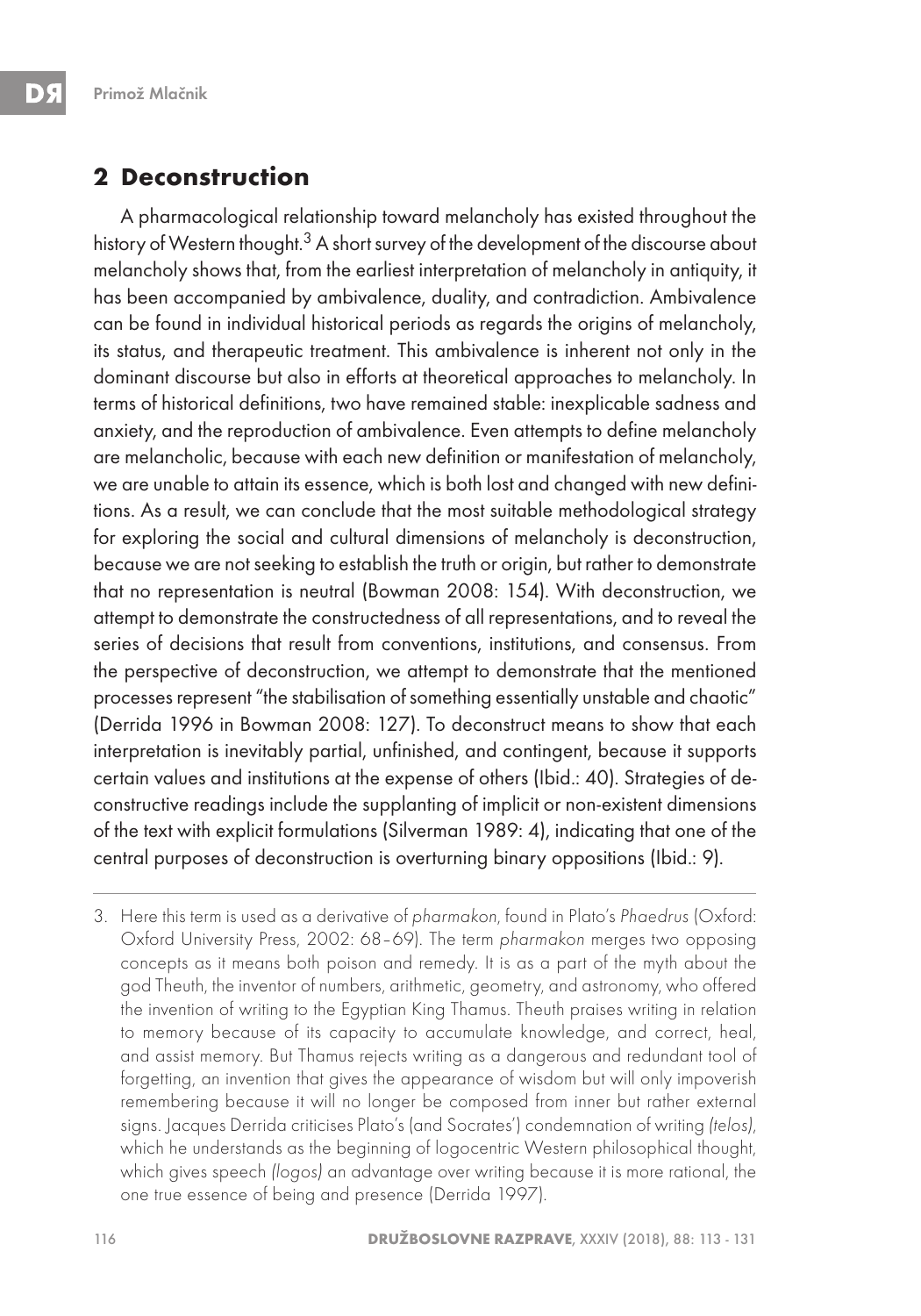Because the focus of historical explanations has shifted from the individual body, through external natural or spiritual sources, to the individual mind, it is necessary to reflect on theories of melancholy through Derrida's critique of Western logocentrism, which like "the most original and powerful ethnocentrism, [is] in the process of imposing itself upon the world, controlling in one and the same order" (Derrida 1997: 3). It does so by attributing the origin of universal truth to logos, by establishing an unproblematic analogy between speech and words, signifiers and signified, and by ignoring non-linguistic factors such as historical and social context.

Derrida argues that logocentric thought does not consider the so-called violence of writing, the order of signifiers, words that by being written down become signifiers of signifiers. This first means that the difference is lost between the signifieds, which are in rational logocentric thought the carriers of origin and truth, and signifiers, and second that absolute truth and meaning are lost. When writing becomes self-referential, this means that meaning becomes "in a truly unheard of sense, a determined signifying trace, [which] is to affirm that within the decisive concept of ontico-ontological difference, all is not to be thought at one go;[…]" (Ibid: 23). Thus writing comprehends language, meaning "[…] action, movement, thought, reflection, consciousness, unconsciousness, experience, affectivity, etc." (ibid.: 9), and begins to eliminate and erase, to become language itself, the movement of signifying, that différantiates, thus producing differentiation and deferral of meaning (ibid.: 23).

This, in the context of "the violence of theory", means that new theories first build on past theories, and in time completely replace them and eliminate discontinuity among them –différantiating themselves. In other words, they simultaneously disregard the social-historical context of their own emergence, and again retroactively invent the origin (in this case of melancholy), which is then permanently connected with the displacement<sup>4</sup> of meaning or the change in understanding of the relation between the dichotomies through which we explain and experience the world.

The violence of writing implies that différance is necessary and unavoidable. The substitutions of words inherent to the supplementary character of violent

<sup>4.</sup> Derrida's thesis about the displacement of meaning in language, which itself produces an inexplicable absence, could also be literally understood, in the wider discourse on melancholy, in the sense of physical displacement. Nostalgia was one of the collective, entirely melancholy anxieties, which was frequently reported in the seventeenth century. As Svetlana Boym points out in the work The Future of Nostalgia (New York: Basic Books, 2001: 16), nostalgia was the original affliction of physically displaced people (students and soldiers), which resulted from their existential disorientation.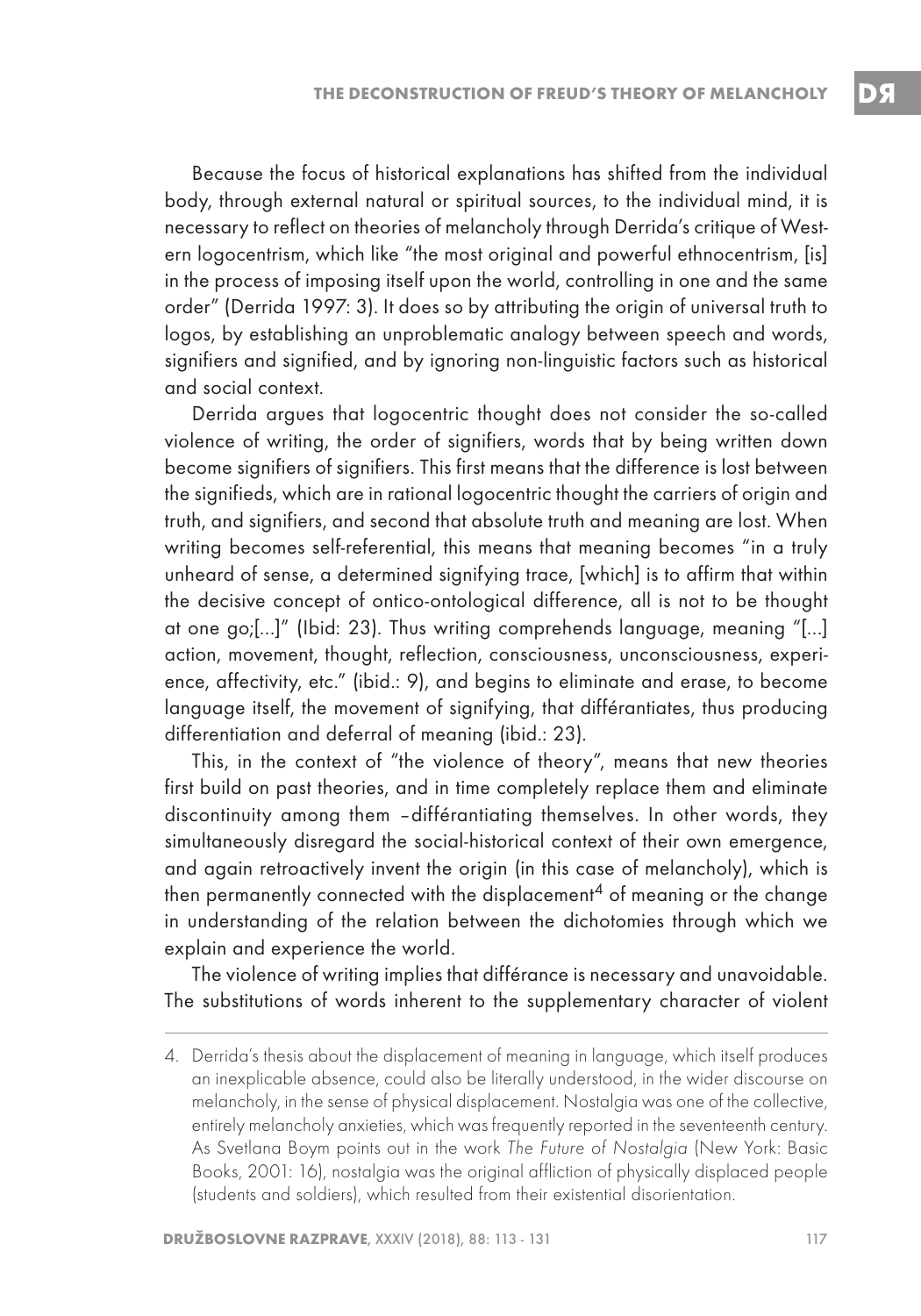writing are inseparably constitutional to the establishment of any kind of discourse that produces language and identity, a meaningful experience of reality and language, a defence against the articulations of finitude and disorder. The violence of writing is necessary because it reduces the pressing alterity. While writing discloses the "liberation of the signifier from the domination of linguistic form" (Derrida 1976 in Marsh 2009: 280) and introduces "space, separation, and mediation to a putatively peaceful and proximate presence" (Marsh 2009: 277), it also introduces oblivion and eliminates otherness.

In the context of our investigations, this implies that we could treat melancholy in a more Foucauldian spirit, as a discursive object that is established between different sets of statements and events, institutions, economic and social processes that condition its emergence (Foucault 2002). In terms of the development of definitions of melancholy, it is possible to follow the violence of writing through theories about melancholy as constitutive elements of different complex and historically interwoven discourses, a process that reached an important peak with Freud's theory of melancholy, which introduced as much clarity as confusion.

# **3 The Enigmas and Contradictions in Freud's Dichotomy**

Articulations of melancholy were formed on the borders of different discourses until Freud, who joined and united different articulations under the psychoanalytic discourse, thus striving to account for the universality of the working of the human mind. Freud "[…] addressed the heterogeneous nature of melancholy and the fact that no clear definition has emerged within psychiatry" (Dozois 2000: 168). He did this in an innovative way by introducing the category of the unconscious into his tripartite meta-psychological theory of human psychopathology: "The unconscious was a category that enabled Freud to address and solve the Descartian duality of body and soul, and to provide reliable knowledge of mental life although the object of study was not directly observable or quantifiable" (Makari 2007: 4). The unconscious penetrated the one object (of mind) that was impenetrable. While Freud went against the scientific rationalist current by an unorthodox "deconstruction" of the idea of rationality associated with the Enlightenment, he was still "very much a product of Enlightenment and materialism (as well) as the patriarchal and Victorian culture of Vienna" (Dozois 2000: 176). Although certain authors claim that psychoanalysis was only "an amendment and corrective to the Enlightenment's narrow insistence on reason" (Makari 2007: 451) and that Freud still gave too much autonomy to the reason of an individual (Butler 2004: 22), Freud's theory of melancholy is not classically logocentric,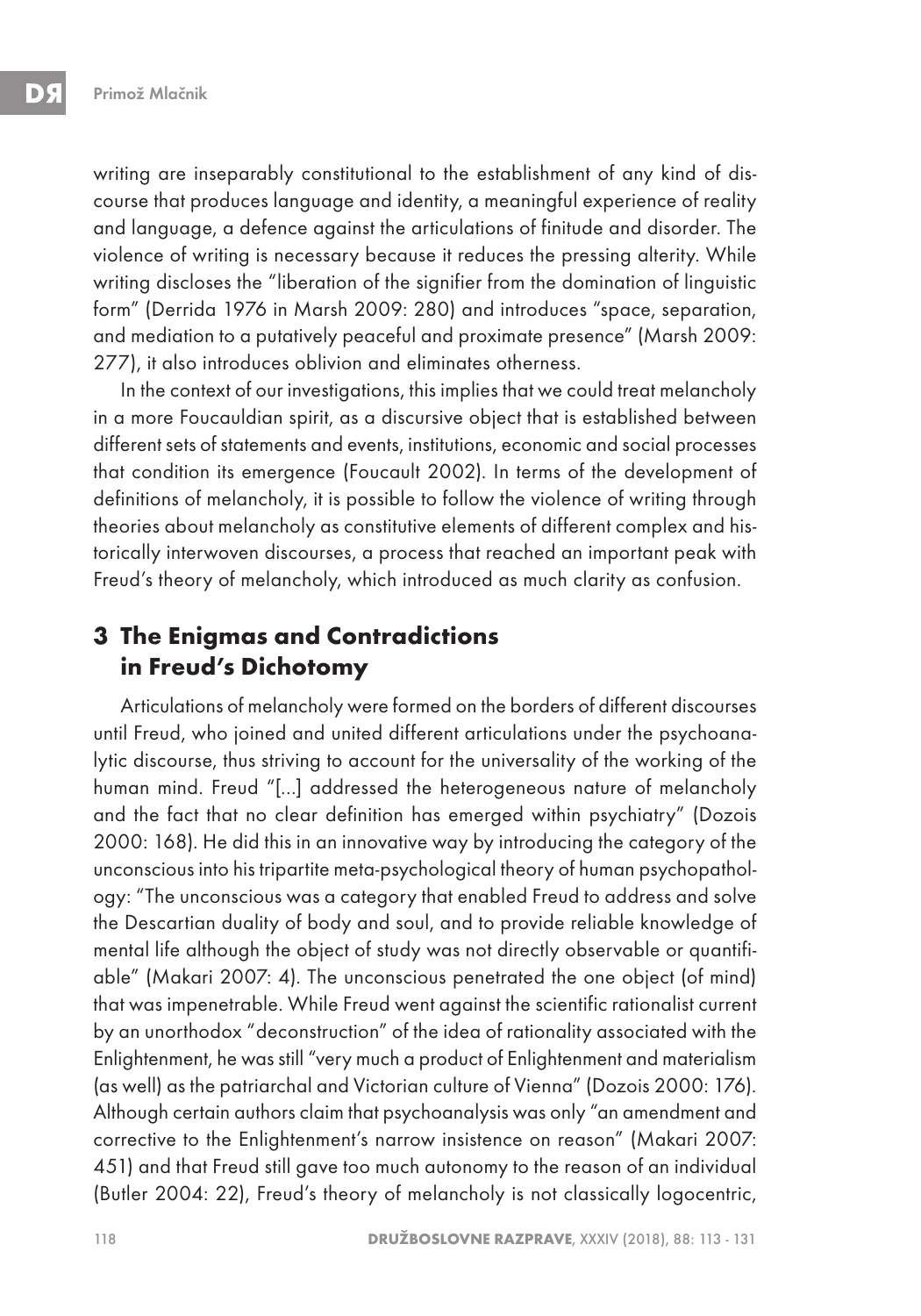precisely because of the category of the unconscious, which places the ultimate origin and truth of melancholy at the centre of the discrepancy between reason and unreason, and therefore does not succumb to deconstruction that easily.

Freud was attempting to solve the historically contradictory definitions of melancholy with an innovative theory, that both supplemented and completely replaced previous definitions of melancholy in a violent, ostensibly interhistorically and interculturally universal way, which on the one hand pathologised melancholy, but on the other enabled contemporary thinkers to reappropriate Freud's account in order to establish and develop contemporary political and social discourses. Although Freud's theory contains many enigmas and contradictions, we should not be tempted to throw up our hands and conclude: "The tower of Babel never yielded such confusion of tongues, as the chaos of melancholy doth variety of symptoms" (Burton 2013: 50).

In the essay "M&M" (1917), Freud juxtaposes melancholy with mourning. He does this on the basis of both clinical research conducted with his own patients, and an analysis of tragic central characters in Shakespeare and Goethe's canonical literary works. Mourning and melancholy are identified as two different responses to loss that share certain common traits but also have significant differences (Freud 2001: 237–258). Both conditions respond to "the loss of a loved person, or to the loss of some abstraction which has taken the place of one, such as one's country, liberty, an ideal, and so on" (Ibid.: 243). Both responses share the characteristics of a painful mental state, loss of interest in the outside world, the loss of the capacity to love, the inhibition of all activities. Nevertheless, the melancholic response to loss is radically different: either the object is lost only as an object of love, or it is not even clear what has been lost (Ibid.: 245). For this reason, Freud defines melancholy as a pathological disorder, as illness. Selfreproach, self-abasement, delusional expectations of punishment, disturbance of self-regard tend to be absent in mourning (Ibid.: 244).

According to Freud, mourning is more rational because reality-testing reveals that the object is indeed lost, and thus it is necessary to withdraw the libidinal investment from the lost object, and transfer it to a different object, that is to cease identifying with the lost object. This process is painful, and therefore Freud characterises mourning as work. With melancholy, the subject resists the painful reality of withdrawal. Although the object is lost, the melancholy individual preserves it in such a way that the object-cathexis is abandoned but not transferred to another object. Rather it is directed inward and this results in the splitting of the ego, which in turn manifests as relentless self-reproach that should rightly be directed toward the lost object: "In this way an object-loss [is] transformed into an ego-loss" (Ibid.: 249). For this reason, Freud characterises melancholy as irrational.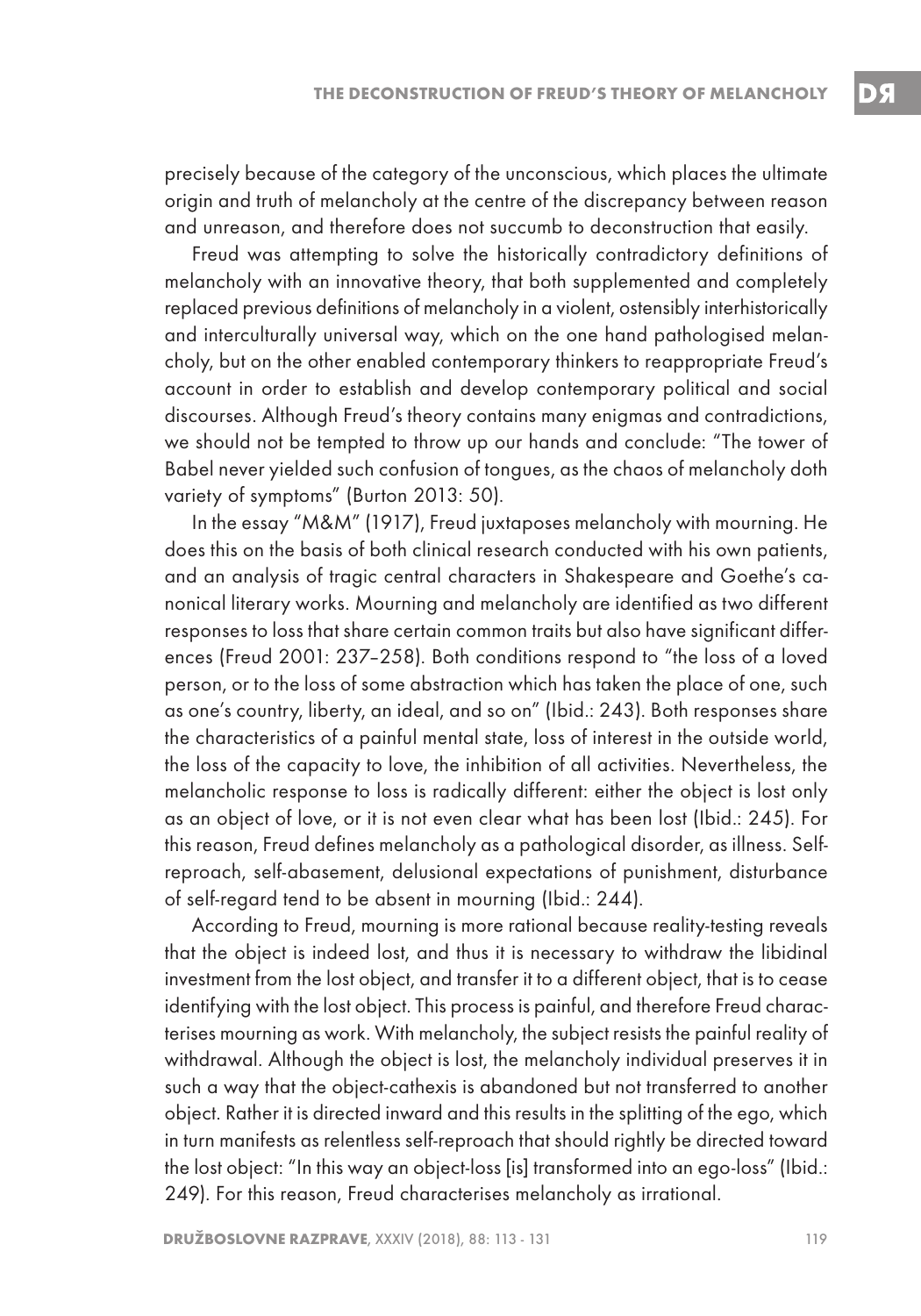The work of mourning and the work of melancholy are resolved in the unconscious, and in the case of mourning is unimpeded. For Freud, the end of mourning is clear: the cessation of identification with the lost object and libidinal investment into a new object. The end of melancholy, on the other hand, is unpredictable, because the process is entirely unconscious, and is burdened by ambivalent, regressive, and narcissistic conflicts that may lead to a sudden transformation to manic victory over the lost object (Ibid.: 254).

The difference between melancholy and mourning appeared to be clear at this point, but this would not last. Indeed Freud himself would introduce paradoxes to this dichotomy in his later evaluations of certain mechanisms. The first area where we find a lack of clarity is the dual and contradictory role of identification in mourning and melancholy. Namely, Freud observes that identification is not necessarily regressive because it occurs prior to object-cathexis (Freud 1962: 18). In the chapter, "The Ego and Superego" in his later work The Ego and the Id (1923), Freud suggests that identification is not limited to melancholy, and also that it is not necessarily a substitute for object-cathexis, but "that this kind of substitution has a great share in determining the form taken by the ego and that it makes an essential contribution toward building up what is called its character" (Freud 1962: 18). Freud argues that in the early phases of the development of human identification, we cannot distinguish among object-cathexes because they play a constitutive role to the extent "that the character of the ego is a precipitate of abandoned object-cathexes and that it contains the history of these object-choices" (Ibid.: 19). Freud later makes the supposition that "this introjection which is a kind of regression to the mechanism of the oral phase" (Ibid.)<sup>5</sup> perhaps even plays a mitigating role in the abandonment of the object (Ibid.).

Freud's student and colleague Karl Abraham (1988: 422–470) later confirmed this supposition in the case of a patient whose wife had died. He observed that identification with the lost object was not a phenomenon that appeared only in melancholy, but also in mourning. After his wife's death, the patient declined food for many weeks until one evening he ate a large meal prior to going to sleep. Abraham presents the positive role of identification in the dreams of the widower that had cannibalistic motifs in which the body of his wife is reconstructed: "In the normal person it is set in motion by real loss (death); and its main purpose is

<sup>5.</sup> In this context, Freud uses the term introjection for the process characterised by the return of libidinal energy from the abandoned object to the individual ego, which results in uninterrupted identification with the lost object. Abraham, following in Freud's footsteps, also uses the expression, though introjection does not appear frequently in translations of Freud's essays. Although strictly speaking these are not synonyms, I use the term identification rather than introjection when referring to Abraham.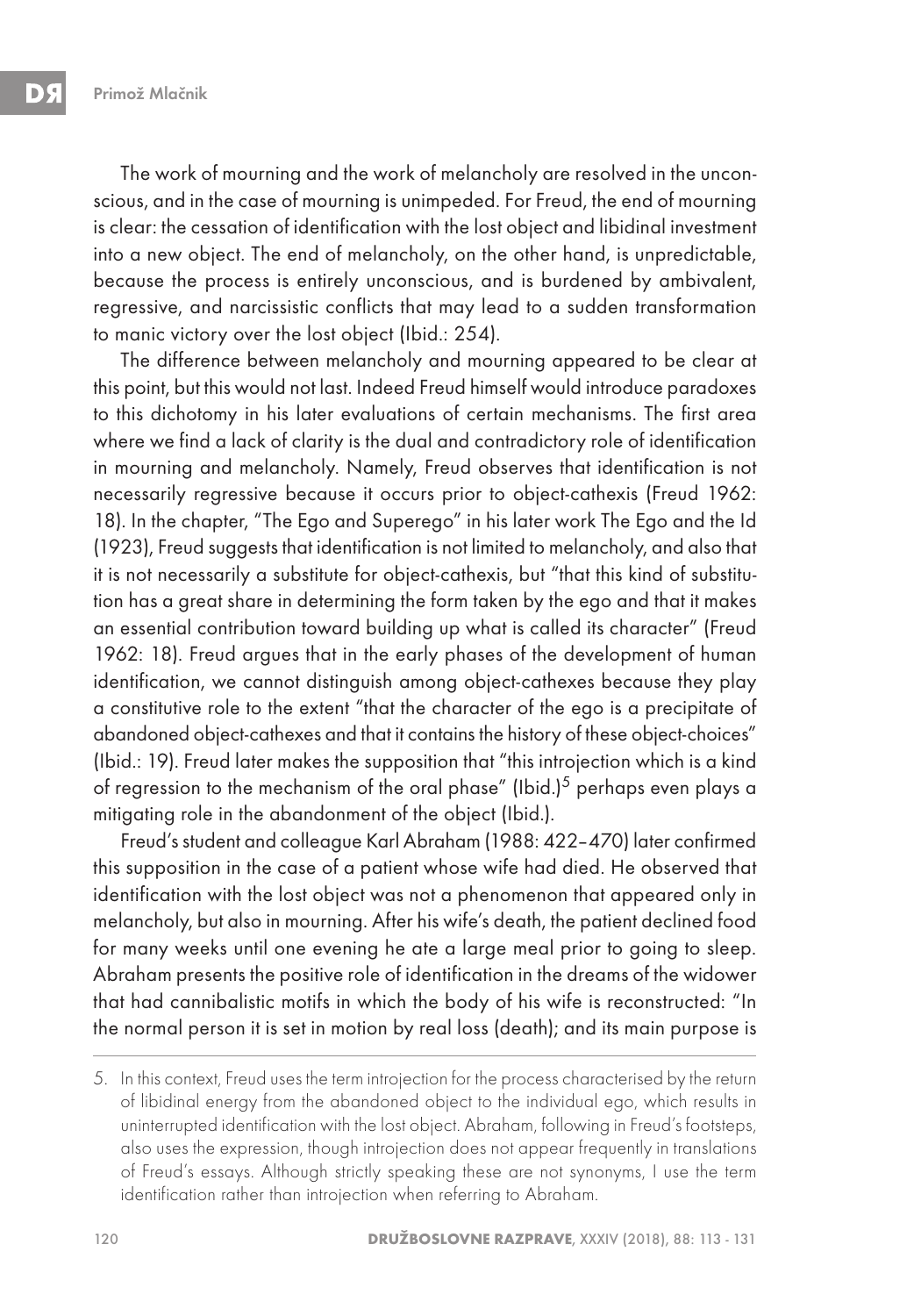to preserve the person's relation to the dead object, or—what comes to the same thing—to compensate for his loss" (Abraham 1988: 438). According to Abraham, identification in mourning is a path to the withdrawal from the lost object, while in melancholy, where it is manifested through the oral consumption of the lost object, it is a sign of libidinal narcissistic regression, an archaic form of mourning. Identification therefore can be pathological or constitutive, immoral or moral. The lost object can be internalised to help us with the work of mourning, or we can internalise it in order to derive masochistic pleasure from continued identification. Identification thus occurs in both mourning and melancholy. This means that not only does melancholy borrow symptoms from mourning, but mourning borrows strategies of confronting loss from melancholy. What's more, Freud, in a letter to the Swiss psychiatrist Ludwig Binswanger in 1929, nine years after his daughter's death, admits how long and difficult is the work of mourning, how there is no replacement for a love that we do not want to let go of, and attributes a certain morality to this position (Freud 1960 in Clewell 2004: 61). The role of identification is therefore contradictory. In the formation of a person's human character, identification is crucial to the formation of critical capacities of functioning, and the moral instance of the superego. It also plays a positive role in mourning. In melancholy, identification, despite increased moral activity that is directed toward total critical self-destruction (Freud 2001: 246–248), becomes regressive because of its non-functionality. In melancholy, identification with the lost object signifies the denial of losses that have already occurred, and prevents the beginning of the work of mourning. In mourning, identification admits the loss and prevents the slide into melancholy.

Despite the fact that Freud's findings are empirical, what is crystallised in the juxtaposition of his purportedly sharp dichotomy is a meta-theoretical or ideological tendency toward the creation of a binary opposition between mourning and melancholy, an opposition in which, as is characteristic of western logocentric thought, one signifier in the dichotomous pair has a positive connotation and the other has a negative connotation: rational – irrational, moral – immoral, normal – pathological, authentic – inauthentic, mature – immature, modern – archaic, etc. Moreover, there is something even more puzzling on the level of binary oppositions. Because Freud establishes a powerful yet dialectical psychoanalytical discourse of melancholy as pathological mourning (in opposition to non-pathological mourning), the "violence of his essay" is precisely in the alterity that was excluded. Freud's dichotomy is missing the fourth unit, that is, non-pathological melancholy. Before we address this issue, let us focus on the loss and the replacement of the love object in the social context.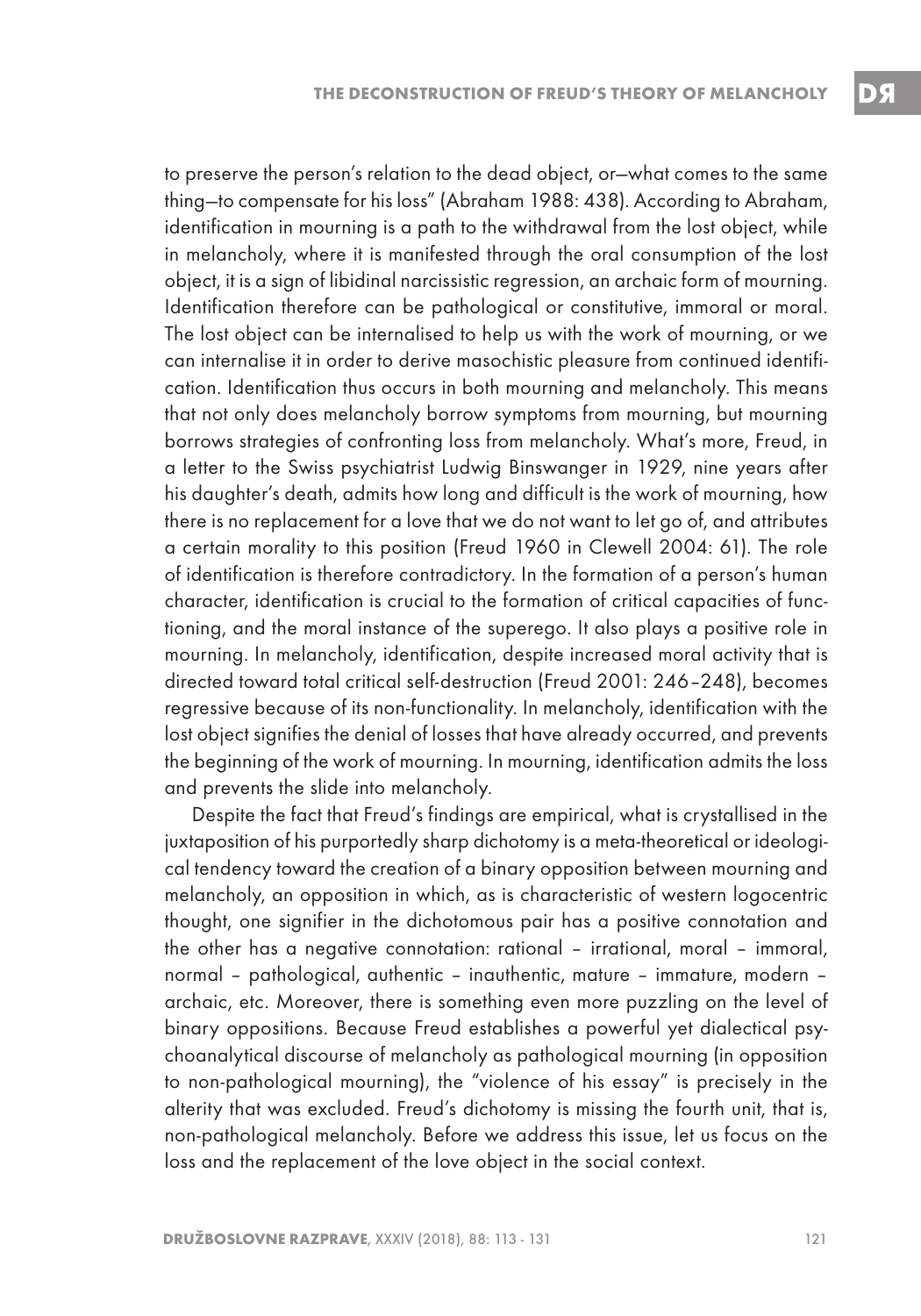#### **3. 1 The Social Context**

It is necessary to regard Freud's dichotomy within the social context of the late nineteenth and early twentieth century, a period that brought fundamental changes in attitudes about mourning and death. Namely, modern western society experienced a sudden decline in collective and public rituals of mourning, the social role of which had been the domestication of death and reintegration of the community (Turner 1974 in Bahun 2014: 16). Death became "invisible", overlooked, and denied – mourning rituals and the event of death itself were privatised, medicalised, and bureaucratised (Ariès 1977 in Homans 2000: 1-11). Death was made taboo, and all public displays of mourning were demonised (Gorer 1977 in Clewell 2004: 44).<sup>6</sup>

Freud resisted this trend, insisting on the necessity of the work of mourning and returning the debate to the public discourse (Clewell 2004: 45) albeit in a questionable manner. First, he did not consider the sociological and anthropological aspects of the problem of mourning in his theoretical work. Second, he also fell victim to the "taboo on mourning". Although the essence of Freud's dichotomy and psychoanalysis itself was the pursuit of the rational and ethical rebirth of the bourgeoisie, and, within this framework, the logic of the work of mourning is clear — a liberated and uninhibited ego (Freud 2001: 245) — Freud nevertheless appears to place the entire burden (of loss) either in mourning or in melancholy on the individual. In this historical period, the secular West suffered from a lack of cultural fictions that would ease the confrontation with death, and Freud in his rationalist manner also denounced individual fictions, including the hallucinatory wishful psychosis with which the individual preserves the lost object (Ibid.: 244).

This is closely connected with Freud's understanding of human subjectivity the main component of which is narcissism. In his essay "On Narcissism: An Introduction" (1914), Freud "[…] actually reduces object-love to narcissistic love" (Clewell 2004: 46), the insinuation being that what individuals see and love in the other is only their own reflection. In the context of melancholy and mourning, this means that whether or not the loss is normal or pathological, the individual's response is selfish. And yet even this disillusioned and almost cynical premise must be understood in the wider context, which brings us to the second area of ambiguity related to the status of loss in mourning and melancholy.

<sup>6</sup> For a detailed discussion of the anthropological and sociological dimensions of societal changes in the area of mourning, mourning practices, and the relationship to death, see Geoffrey, Gorer (1965): Death, Grief and Mourning. New York: Doubleday; Fussell, Paul (1975). The Great War and Modern Memory. New York: Oxford University Press; Arès (1977). The Hour of Death. New York: Oxford University Press.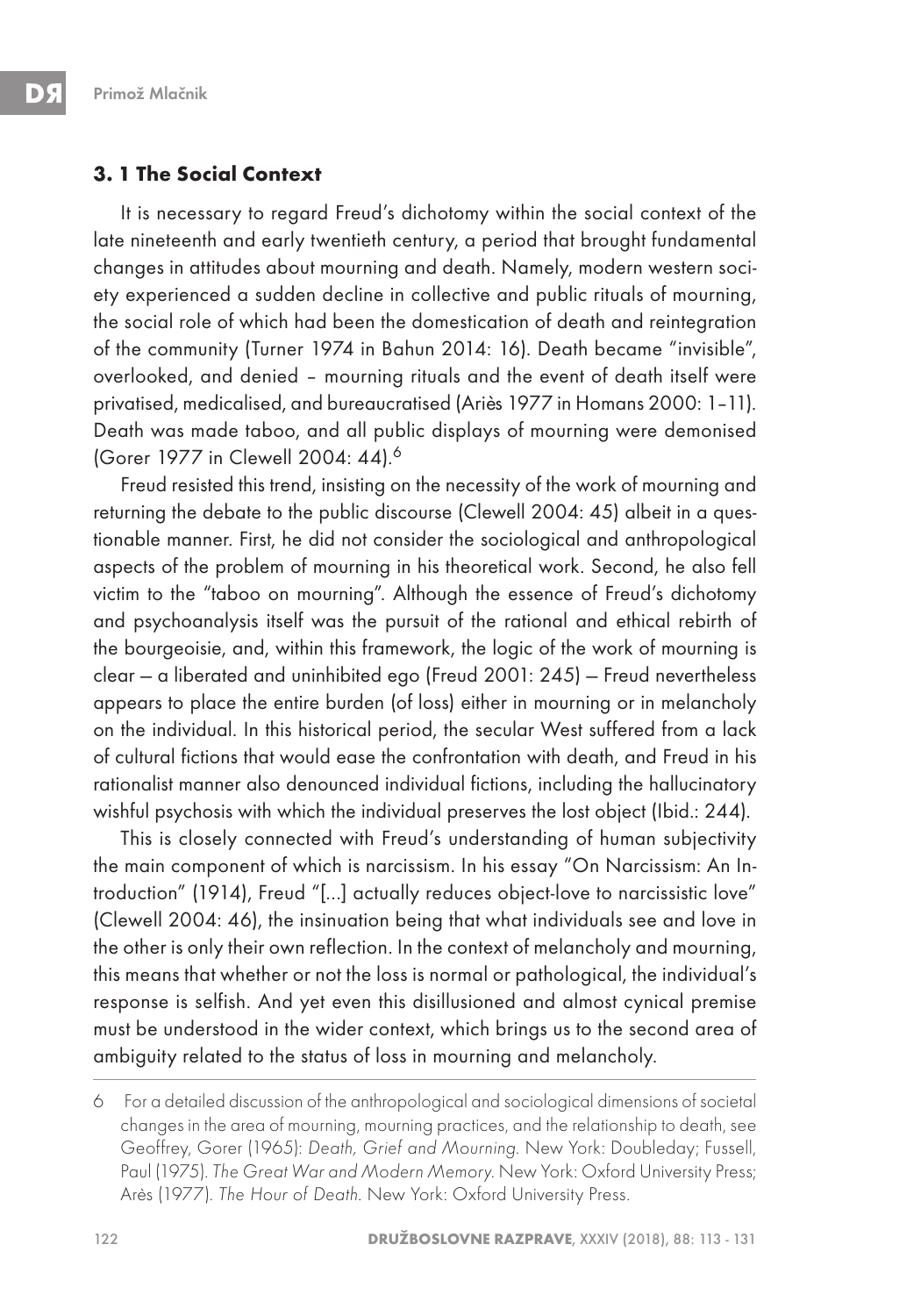In "M&M", Freud states that the reasons for melancholy extend beyond mourning, which is usually caused by a real loss such as the death of a love object, or losses of something abstract such as ideals, values, or homeland (Freud 2001: 243). Although these losses can trigger a melancholy response, it is not necessarily so comprehensive. A melancholy response to a loss may also "include all those situations of being slighted, neglected or disappointed, which can import opposed feelings of love and hate into the relationship or reinforce an already existing ambivalence" (Ibid.: 251). In this context, the best criticism of Freud is Freudian: how could he be so certain that given the complex dynamics of the human psychic life, the melancholic experience of loss "is withdrawn from consciousness, in contradistinction to mourning, in which there is nothing about the loss that is unconscious" (Ibid.: 245)? There exists a third possibility that obscures the difference between mourning and melancholy. This possibility is introduced by Kathleen Woodward who argues that Freud's strict differentiation between mourning and melancholy paralyzed the discussion (Woodward 1990: 94). She also reproaches Freud for flaws in describing the logic of the work of mourning: "Freud leaves us no theoretical room for another place, one between a crippling melancholy and the end of mourning" (Ibid.: 95).

This third theoretical space is precisely the issue we addressed at the end of the third chapter. On the level of binary oppositions that have established the psychoanalytical discourse of melancholy, there is a fourth, missing unit, which is excluded from Freud's binarism. Here we are referring to non-pathological melancholy, a new category, a melancholy that is not irrational, self-destructive, or narcissistic, and above all not individual, but which also is not socially articulated or rationalised, and therefore is collectively overlooked. Non-pathological melancholy, as we imagine it, is more widespread among the population than pathological mourning, but is less intense and inhibitive.

This third possibility of non-pathological melancholy, as emphasized by Woodward (1990), obscures not only the discontinuity between mourning and melancholy, but also, and more importantly, exposes the difference between melancholy and depression. In this regard, we must not forget that Freud wrote on the basis of his analysis of depressed patients, and that he considered melancholy a depressive disorder. In the context of narcissism, the fundamental conflict between morality and reality is justified, but nevertheless, as Steiner observes, it is surrounded by ambiguity: "It is confusing that the word depression has been applied both to the state that accompanies mourning and to that which results from the defences mounted against mourning" (Steiner 2005: 85). Abraham, who built on Freud's theory with his work with manic-depressive patients, also did not make a distinction between melancholy and depression. In addition to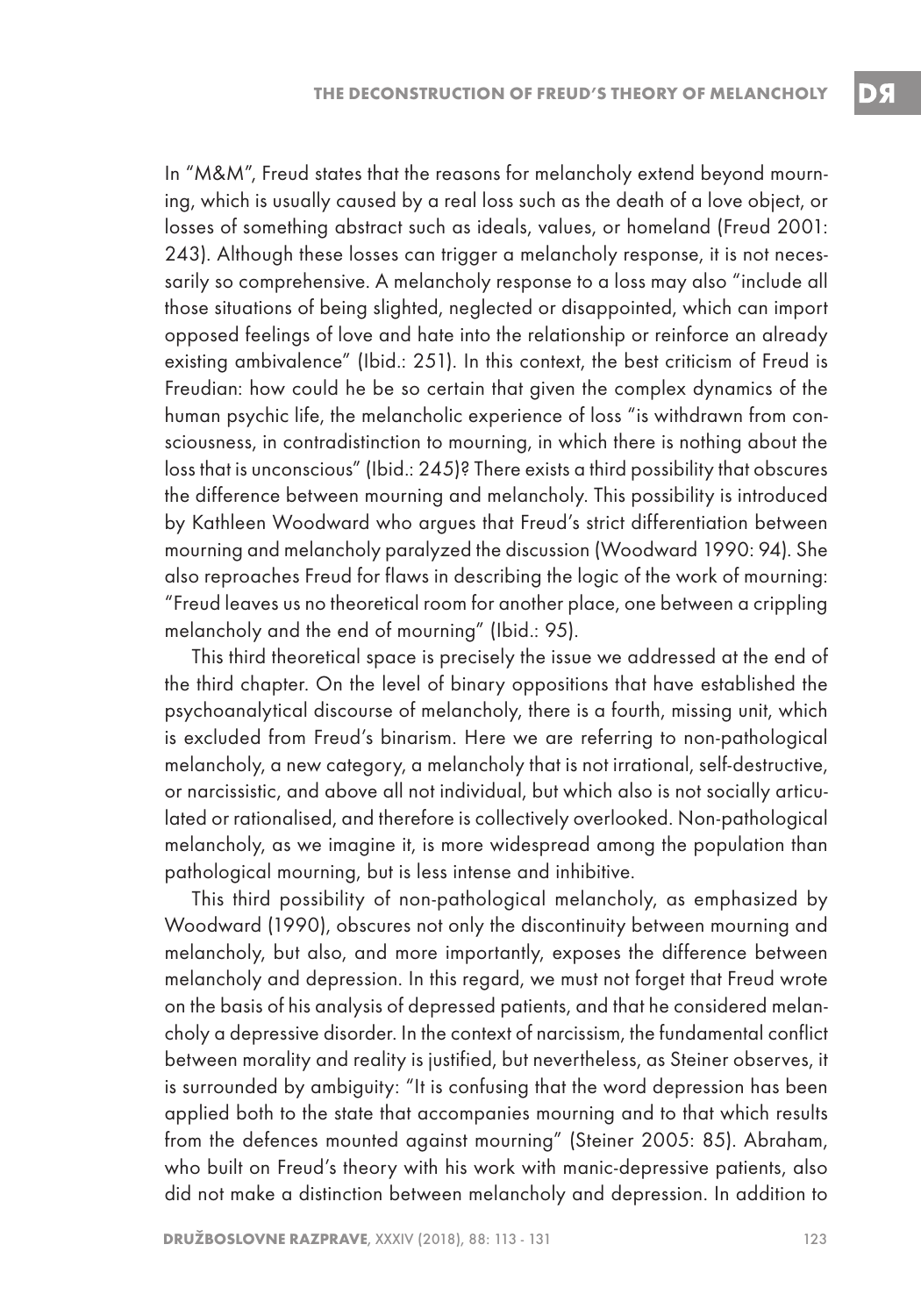the difference between melancholy and depression, $^7$  an important distinction also must be made in terms of pathology. If the majority of the population in a certain historical period experiences a psychological phenomenon then it becomes difficult for us to classify it as pathological. Looked at from the viewpoint of the majority, such a phenomenon becomes "normal".<sup>8</sup>

Paul Verhaeghe pointed out this epistemological limitation of clinical psychiatry in his work On Being Normal and Other Disorders, in which he makes the argues that "one finds no form of psychopathology without some feelings of depression and/or anxiety" (Verhaeghe 2008: 259). Verhaeghe reaches the conclusion that the category of normality is dependent on quantitative deviations from the average, actual "measures" or quantity, which is problematic within clinical psychiatry because a unified and objective measure, a so-called normal level of depression, is inconceivable and immeasurable especially in the contemporary era when depression, because of how widespread it is, could be considered normal from an "objective" moral perspective. The ideal of normality, frequent in Freud's work, is also an ideal upon which the psychiatric field was formed, although it is a fictive ideal that is always socially and culturally conditioned (Verhaeghe 2008).

When we think about the third possibility, about the place between melancholy and the end of mourning,<sup>9</sup> and about the phenomenon of non-pathological melancholy we have delineated, a change of perspective might help us describe such a space, namely the perspective that has already been alluded to: sociological and anthropological dimensions as well as changes in the area of mourning. We must allow for the possibility that losses can be collective and social (for example, religious, eschatological, with relation to historical memory or the future…), which

- 8. Freud also confirms this, attributing the proliferation of anxiety to the modern way of life. See Freud, Sigmund (2014). Civilized Sexual Morality and Modern Nervous Illness. Freiburg: White Press.
- 9. Sanja Bahun fills this space with what she calls countermourning, which includes alternative mourning rituals that combine the melancholy preservation of the lost object and the therapeutic qualities of mourning (Bahun 2014: 8).

<sup>7.</sup> The differences between melancholy and depression are not merely differences in the diagnostic chaos that has emerged because of advances in psychiatry and pharmaceutical treatments after World War II, but can also be a result of a different understanding of the individual in the mid-twentieth century from that which prevailed at the end of the nineteenth century. In this sense, melancholy is a manifestation of the individual divided and liberated from traditional authority, which results in moral anxiety and guilt connected to the law before which the individual is always inadequate. Depression, in contrast, is a manifestation of the independent democratic individual who, because of megalomania, cannot admit inadequacy and as a result suffers existential anxiety and shame before the social gaze. (Ehrenberg 2010: 129).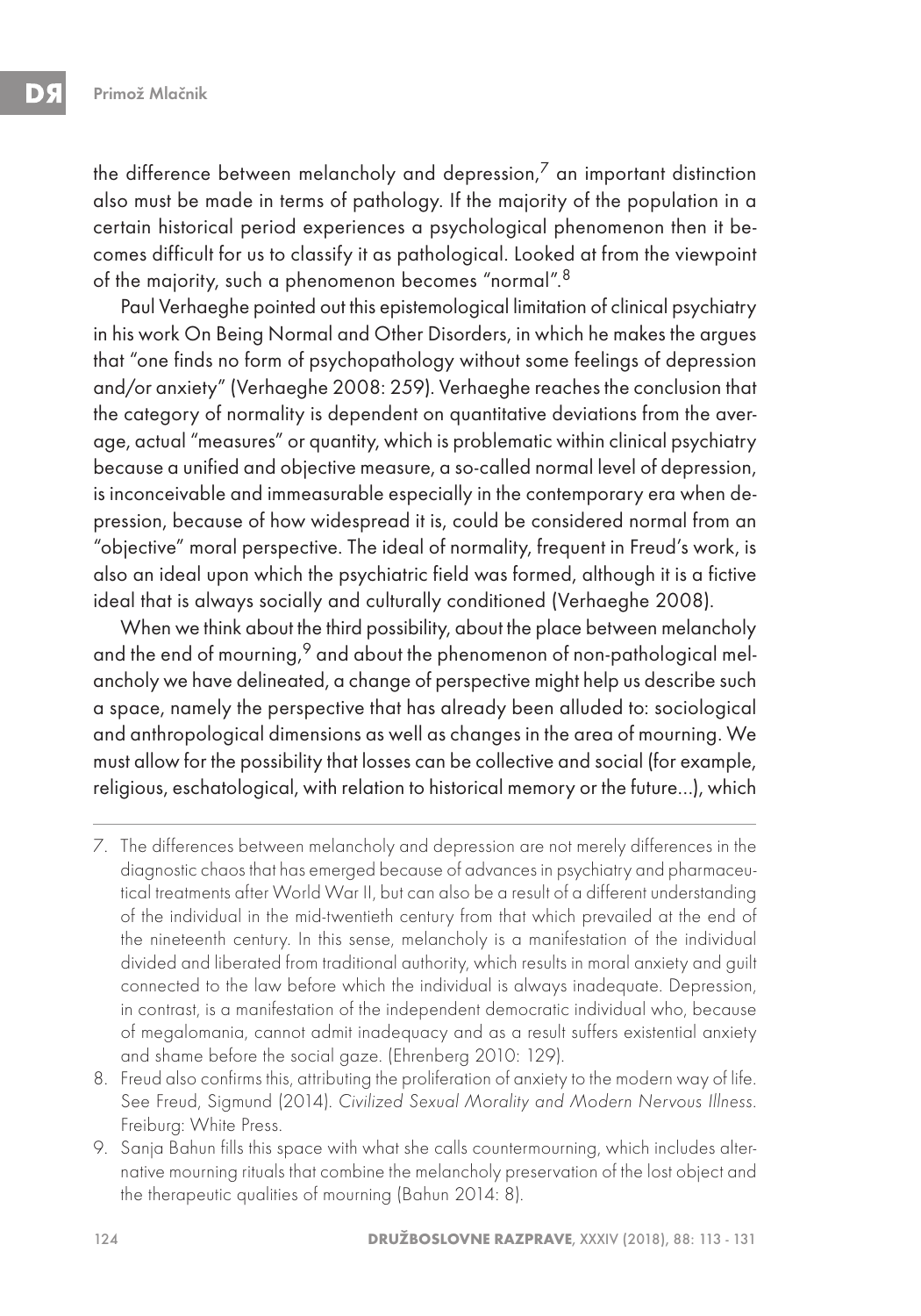means that the understanding, articulation, and replacement of the lost object is prevented by the scope and abstraction of the lost object which must first be recognised in order for us to mourn (Bahun 2014: 16). Given this perspective on Freud's theory of melancholy, undefined loss can also uncannily refer to the lost possibility of mourning (Homans 2000: 17). Jonathan Flatley confirms this when he states that Freud did not actually improve our understanding of melancholy but rather offered us "an allegory for the experience of modernity, an experience […] that is constitutively linked to loss" (Flatley 2008: 2), which is the result of the accelerated pace of life, the loosening of community ties, the dissolution of traditional authority, and many other demographic and political changes that accompany the plethora of changes we tend to call progress (Bahun 2014: 17).

If we continue with this line of thought in a Foucauldian fashion, the formation of the psychoanalytic discourse of melancholy was not only influenced by abstract losses brought by the transformation of institutions, the crisis of mourning practices, the taboo of death, and the rationalist Enlightenment ideas and also by important external events, namely World War I. The constitutional violence of Freud's theoretical writing was thus linked to actual violence, which sunk the majority of Europe's population into non-pathological melancholy.

#### **3. 2 World War I**

World War I was one of the most inexplicable and irreplaceable social losses in history. It both prevented mourning and triggered a sort of collective melancholy, introducing the "idea of endless war as an inevitable condition of modern life" (Fussell 1975 in ibid.: 204). This event is also important for understanding the historical circumstances and background of Freud's essay, "M&M", completed in May 1915. When the war began, Freud's sons were conscripted, and the family went into "a state of mourning-in-advance" (Abraham and Freud 1965 in Bahun 2014: 204). In addition, in 1915 when he was sixty, Freud fatalistically foretold his own death in the next two-year period (Jones 1955 in Schiesari 1992: 33). At that time, he also parted, both theoretically and as friends, from Carl Gustav Jung (Bahun 2014: 24). Therefore, in light of Freud's previous pessimistic essays written during the war, we might interpret "M&M" as an attempt to optimistically break out of his own melancholy situation.

In the work "Thoughts for the Reflections about War and Death" (Freud 1918), which includes two essays and was probably written in March and April 1915, six months after the outbreak of war, Freud writes about the confusion generated by war as regards the degradation of the most precious human values and the collapse of civilisational norms: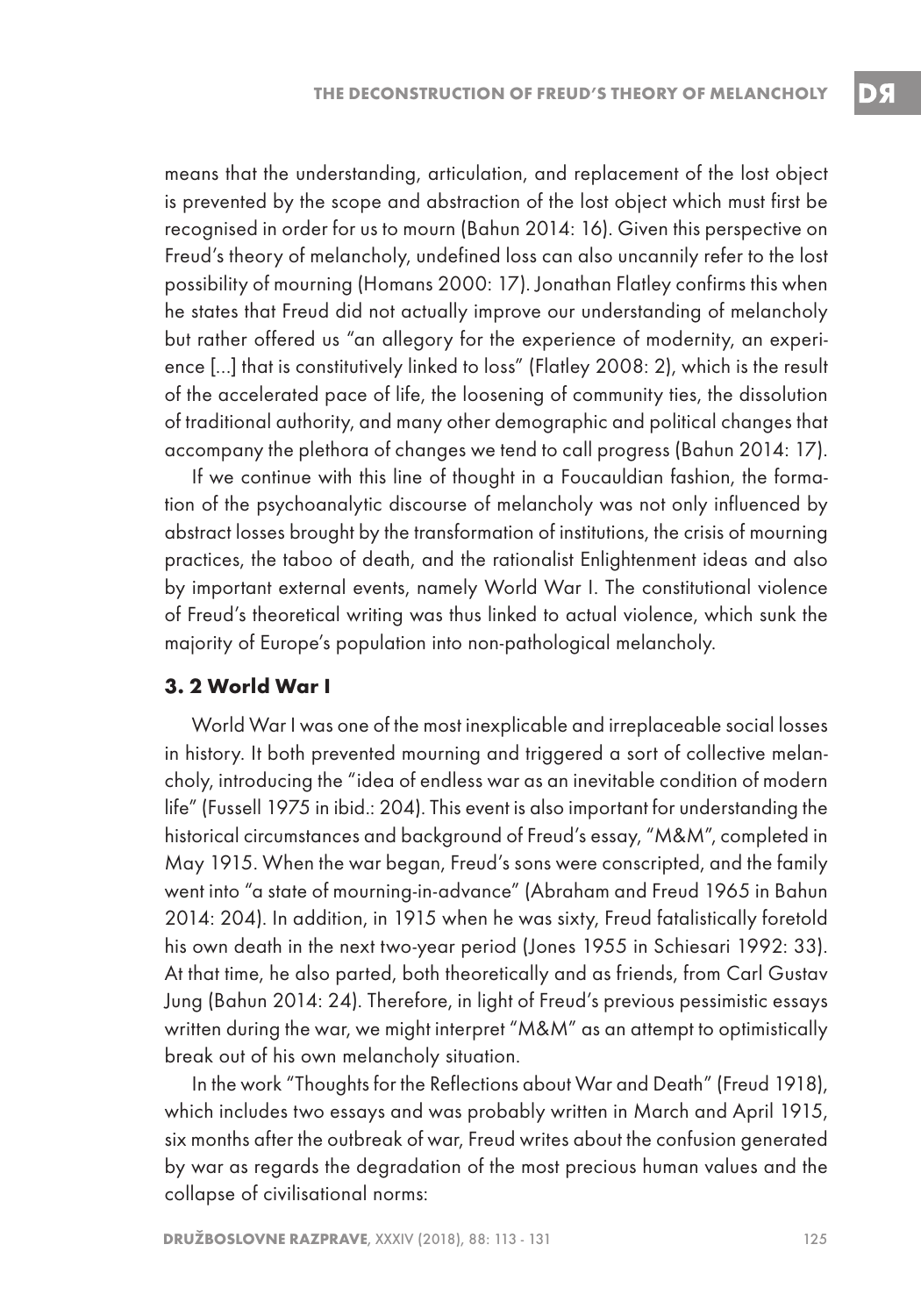The individual who is not himself a combatant and therefore has not become a cog in the gigantic war machinery, feels confused in his bearings and hampered in his activities. /.../ Among the factors which cause the stay-at-home so much spiritual misery and are so hard to endure are two in particular which I should like to emphasise and discuss. I mean the disappointment that this war has called forth and the altered attitude toward death to which it, in common with other wars, forces us (Freud 1918: 1).

By this time, Freud already knew that certain losses were resistant to the work of mourning, and that, in such cases, melancholy became the only possible and indeed predictable response. According to Freud, the disappointment brought about by war should not be regretted since it was caused by the juxtaposition of reality with the breaking of illusions with which people had previously eased their life and rejected the image of man as a creature of instincts (Freud 1918: 8). This disenchanted web of Freud's thoughts once again reveals fundamental contradictions in the difference between mourning and melancholy. On one hand, he interpreted the eruption of war as the failure of mourning, which resulted in melancholy and the self-destructive release of aggression. On the other hand, he admitted that precisely those excluded from the aggression were the ones who experienced melancholy. What he was unable to admit during the war, although he later admitted in the already mentioned letter to Ludwig Binswanger, was the possibility that the work of mourning was impossible during a period of social crisis or fundamental and incomprehensible loss in which the impoverishment of the world or the ego, although this does not occur in the unconscious, are beyond individual choice or decision.

Derrida also supports the argument that mourning is always unsuccessful and irreconcilable, that consolation is not possible, and, similar to Burton (2013), focuses on one of his aporia, relating to a contradiction that is also present in Freud's differentiation: "There is no metalanguage for the language in which a work of mourning is at work" (Derrida 1996: 172). Furthermore, irreconcilable, unsuccessful, unrecognised, and abstract collective losses have become, despite the non-existence of metalanguage, the cornerstone of contemporary deconstructionist accounts of melancholy as both a non-pathological condition and the discursive object of different so-called progressive social and political discourses.

### **4 Contemporary Deconstructions**

As previously mentioned, Freud's psychoanalysis is founded on Enlightenment ideals. The same could be said of Freud's distinction between mourning and melancholy, which on the level of binary oppositions hold different discursive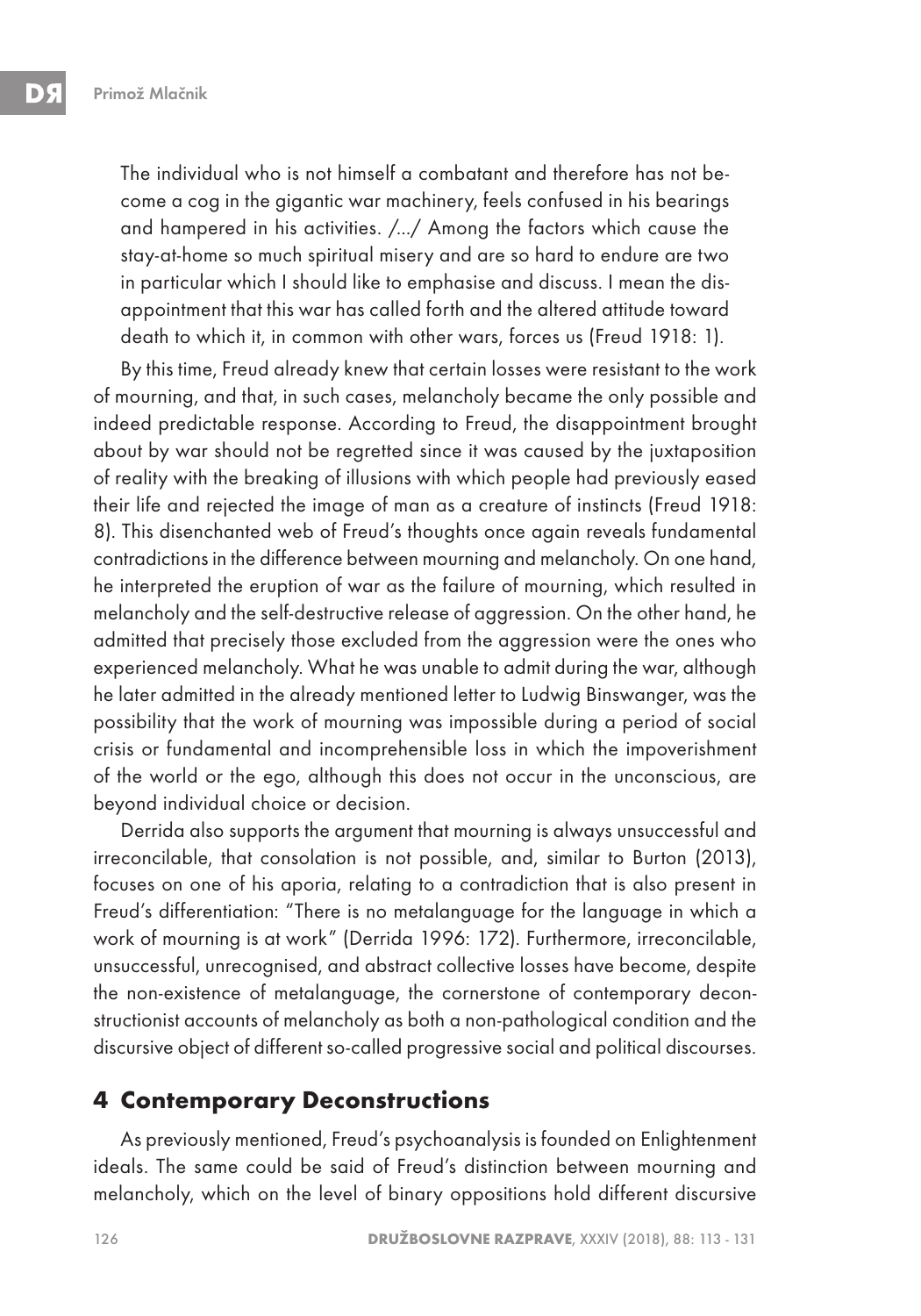connotations in the wider context of modernity. For example, Freud's idea of the work of mourning is a manifestation of the utopian goals of modernity and the imperative that imposes new beginnings and the erasure of the past (Jay 1993 in Clewell 2004: 58). In this system of differentiation, melancholy can only be a manifestation of the failure of the project of modernity and its dystopian completion, as it seeks to restrain exaggerated enthusiasm for the recollection of a "forgotten" reality of unrecognised social losses. If melancholy is the kind of critical force that draws attention to the irrational and immoral, the underbelly of modern progress, then it also seeks to destroy all the binary oppositions upheld by modernity (moral – immoral, rational – irrational, modern – archaic, etc.), on which Freud's grounds his differentiation between mourning and melancholy.

If we sharpen Freud's dichotomy and add to the connotation of the signifying pair of mourning and melancholy other pairs, which the differentiation between mourning and melancholy inherently assumes (authority– non-authority, control– chaos, power–powerlessness, majority–minority, amnesia–remembrance, status quo–change, etc.), then we begin to understand why the representations that emerge from Freud's dichotomy can be reactionary, and why there are numerous contemporary theories from the fields of humanities and social science that address these oppositions in the context of historical loss and contemporary social and political struggle. The theories soften Freud's dichotomy in the favour of what has been termed non-pathological melancholy, that is, the incompleteness of the process of mourning, to the utopian capacity of melancholy and the abstract social losses that are followed by collective forms of melancholy.

In this regard, George Winters (2016) writes about the collective losses and melancholy of people or colour and other marginalised groups in America. He is critical of Freud in terms of his portrayal of mourning, which involves a predisposition to treat ideas and people in the same way as interchangeable things (Winters 2016: 124). In other words, successful mourning implies a reified consciousness, an individual whose losses do not become part of his character. Winters argues that "the emphasis on replacement and substitution in Freud's […] essay downplays […] losses that cannot be recovered and in some cases even recognised" (Ibid.: 125). He claims that mourning is on the side of the idea of progress that tends to "diminish and mitigate the tragic qualities of history and human existence" (Ibid: 15), while he imagines melancholy as a sentiment (hope draped in black) that allows envisioning alternative social orders (Ibid: 22).

Judith Butler (1995; 2004) writes about the melancholy of gender minorities. She also challenges Freud's portrayal of the work of mourning and the impossible substitutability of the lost object. She argues that melancholic identification with the lost object is crucial for the same-sex gender formation (Butler 1995: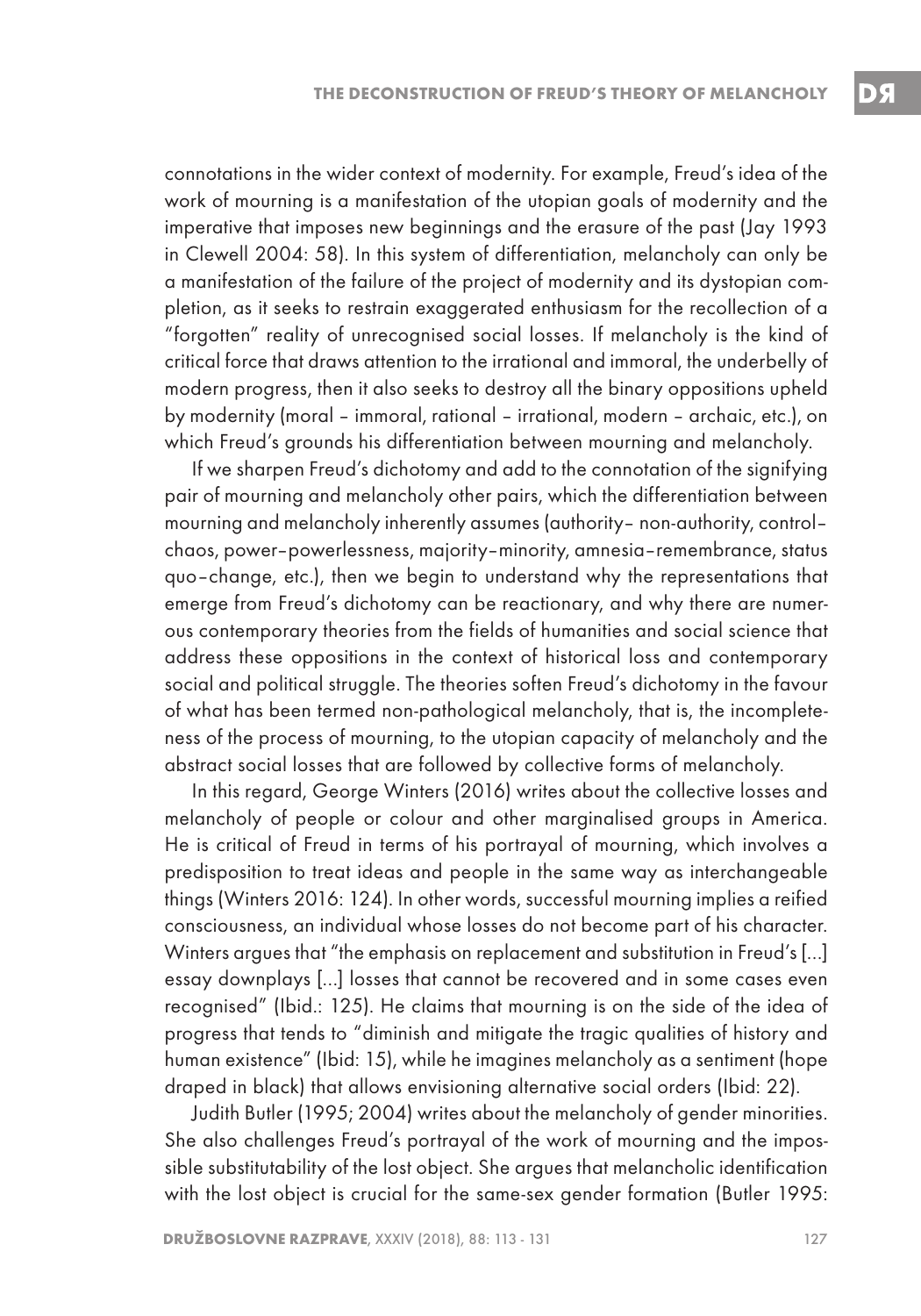168–169), but nonetheless remains ambivalent about melancholy. Mourning, in the context of heteronormative culture, acquires new meanings of a violent ordering to accept losses that are unacceptable, an imperative to forget what is immoral, unnatural and, ''uncultural''. She argues that when certain kind of losses are cancelled by a set of culturally prevalent prohibitions, we can expect culturally prevalent forms of melancholy (Ibid.: 171). Because one cannot abandon the emotional ties with the lost object without undermining the constitution of self, mourning itself is violent (Butler 2004: 30) and irrational since we cannot apply the Protestant ethic to mourning rationally (Ibid.: 21). In contrast, melancholy is a sign of "the dehumanisation that emerges at the limits of discursive life, limits established through prohibition and foreclosure" (Ibid: 36). It can be simultaneously considered as a refusal to mourn and an inability to mourn losses that are not recognised as a part of a public discourse. This is also how Paul Gilroy (2005) and David Kim (2007) address the inability to mourn, either as reactionary or progressive melancholy responses that are inherent to paradigmatic shifts and changes in political regimes.

Anne Cheng (2000) similarly argues that there are many historical and abstract losses that play a constitutive role in the racial subject-formation. She argues that "melancholy offers a powerful tool precisely because it theoretically accounts for the guilt and denial of guilt, the blending of slave and omnipotence in the racist imaginary" (Cheng 2000: 12). Nonetheless, she remains critically ambivalent towards melancholy. Similarly to Butler's cultural normativity, she portrays it as a response to the cultural ideal of whiteness: "Melancholy registers the experience of being rendered invisible, of being both assimilated into and excluded from the social order" (Cheng 2000 in Winters 2016: 20). Like Butler, she also views melancholy in terms of marginalisation, and more importantly, dispossession: "In a sense, exclusion (of the ego and the object), rather than loss, is the real melancholic retention" (Cheng 2000: 9). To view melancholy as a mode of being dispossessed, included through exclusion, is overturning Freud's account of melancholy of loss as possession. It contrasts the famously re-formulated definition of melancholy by Giorgio Agamben (1993: 20) – that was later criticised by Slavoj Žižek›s disavowal of contemporary "ethical twists" (2000: 658) –, as a mode, in which the individual possesses an object that was actually never lost but remains unobtainable forever.

This contrast opens up a new set of paradoxes that are unfortunately beyond the scope of this article. Because we attempted to consider melancholy as both an individual and collective sentiment, and as a discursive object, it becomes increasingly difficult to address all of its rhizomatic qualities: to properly articulate it as a non-pathological condition, and to even argumentatively disregard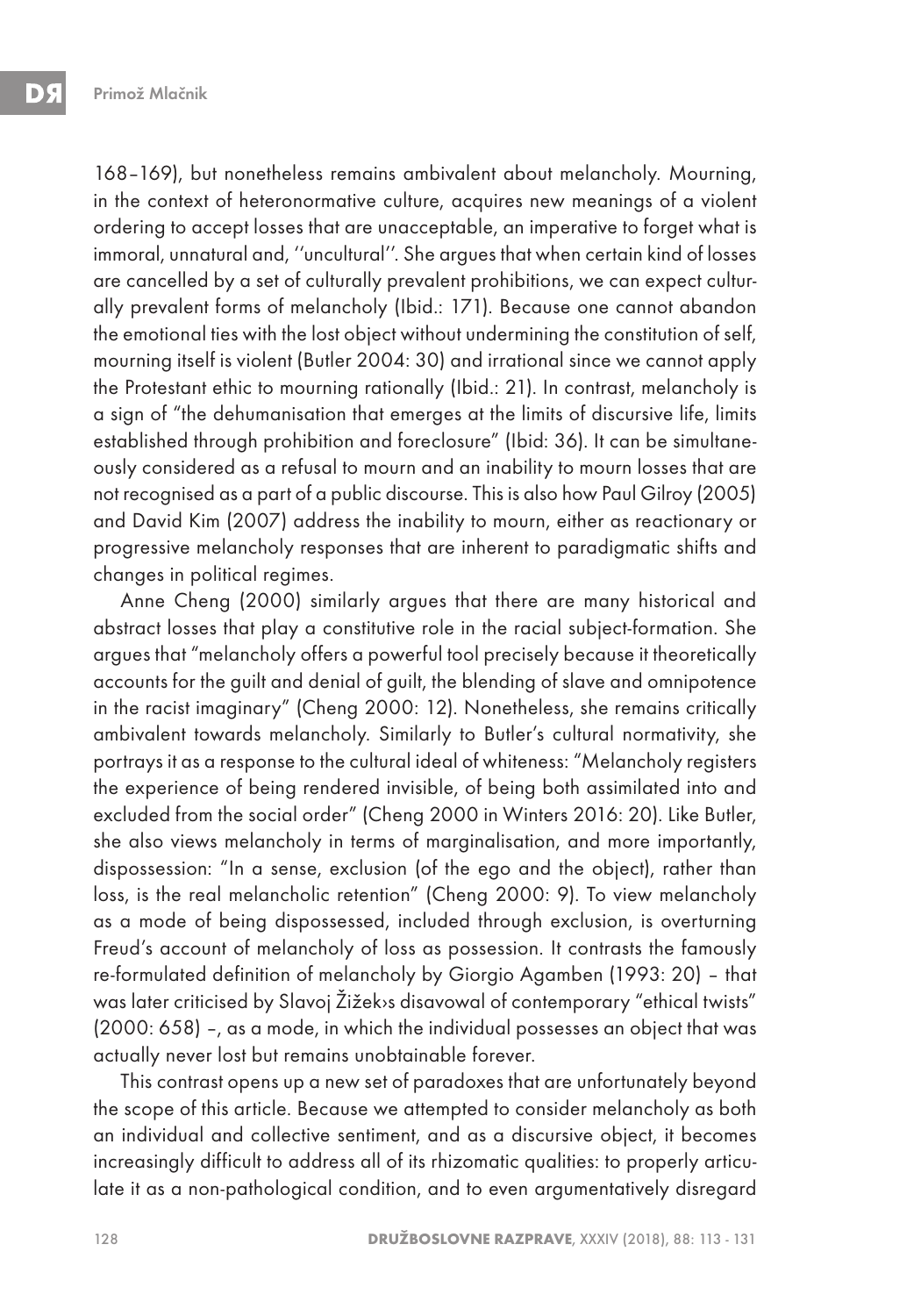Freud's original dichotomy. Nonetheless, we can assume that if the lost objects (in this case abstract, collective, and social losses) are discursively included through exclusion, and therefore, unmourned, individuals who find themselves in the mode between possession and dispossession will be subjected to violence, which presumably has more to do with writing too little than too much – with the lack of a discourse that includes the historical, social otherness, and thus enables the work of mourning.

### **5 Conclusion**

As we have demonstrated, the historical ambivalence of the definitions of melancholiy did not end with Freud's essay "M&M" that merged with different definitions in the psychoanalytic discourse. Using the principles of deconstruction, we have shown that the binary system of differences that structure Freud's dichotomy contains a number of fundamental paradoxes that become even more apparent when a comparison is made between "M&M" and Freud's other essays and the socio-historical context in which "M&M" emerged. We have also demonstrated that the binary system of differences and the representations that emerged from Freud's essay can be problematic because of the conceptualization that disregards the historical, social, and anthropological dimensions of loss and mourning that are connected with changes in mourning practices, the changing western relationship towards death, and important events such as the World War I. We have shown that there is a fourth condition missing from Freud's dichotomy. Non-pathological melancholy is the focus of contemporary theories from the field of humanities and social sciences that apply Freud's indispensable distinction in the depathologisation of theoretical and political discourses of gender, racial, and postcolonial relations, attempting to disconnect melancholy from its pessimistic connotations, and use it as a tool to expose historical tragedies and injustices.

We have demonstrated that contemporary deconstructions of Freud's theory delineate melancholy as a condition that has many different causes that emerge from abstract and unrecognised collective losses as well as discursive discontinuities and eliminated differences. We established Freud's dichotomy as an important hermeneutic instrument with which we can analyse a vast array of social and political discourses. In the context of the violence of writing, non-pathological melancholy is the alterity excluded from Freud's account of mourning and melancholy. However, this Foucauldian framework remains to be articulated as an object of future endeavours.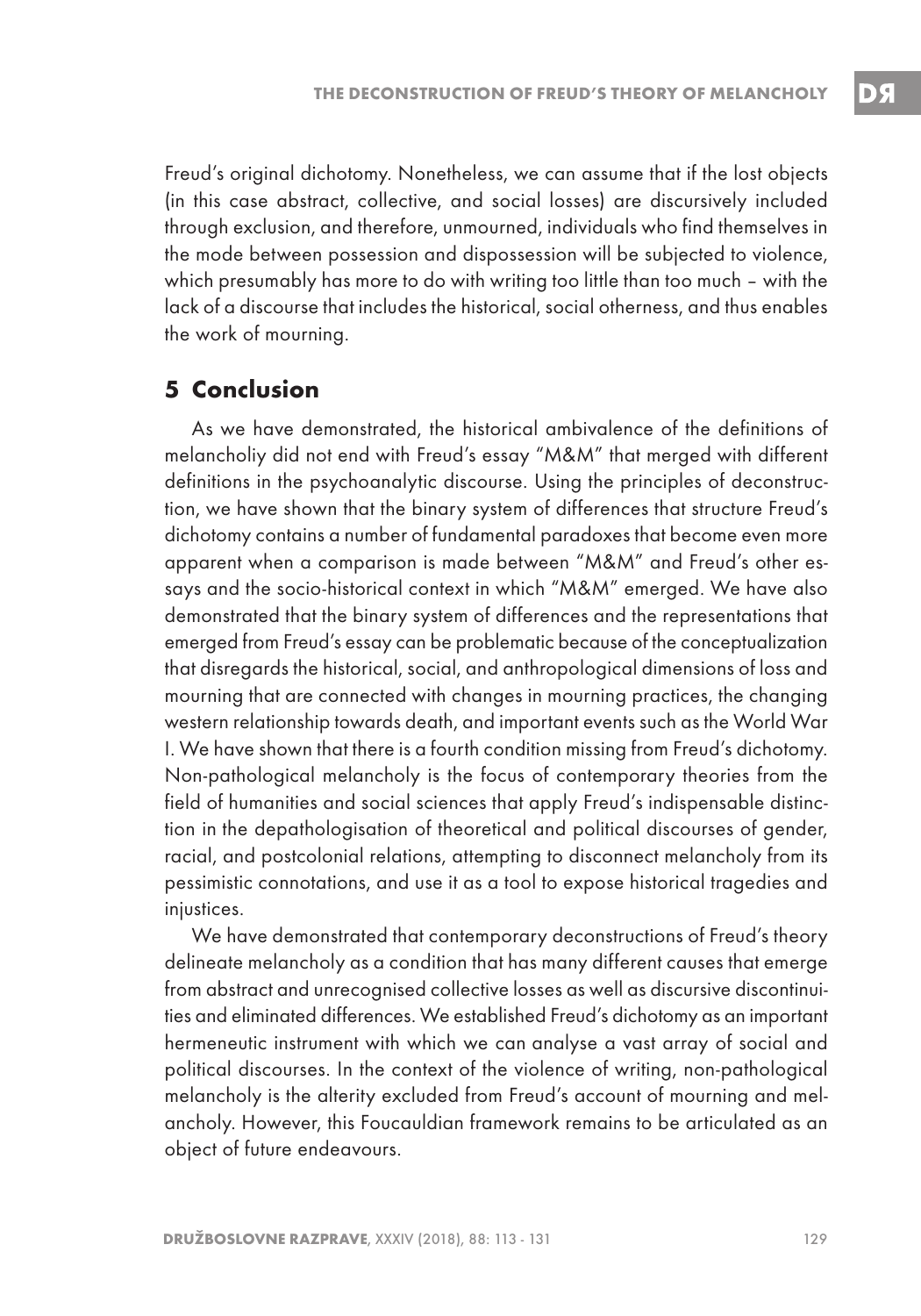# **Bibliography**

Abraham, Karl (1988): Selected Papers on Psychoanalysis. London: Maresfield Library.

- Agamben, Giorgio (1993): Stanzas: Word and Phantasm in Western Culture. Minneapolis: University of Minnesota Press.
- Bahun, Sanja (2014): Modernism and Melancholia: Writing as Countermourning. Oxford, New York: Oxford University Press.
- Bowman, Peter (2008): Deconstructing Popular Culture. New York: Palgrave MacMillan.
- Bowring, Jackie (2015): A Field Guide to Melancholy. Great Britain: Oldcastle Books.
- Burton, Robert (2013): On Melancholy. London: Hesperus Press Limited.
- Butler, Judith (1995): Melancholy Gender refused identification. Psychoanalytic Dialogues: The International Journal of Relational Perspectives, 5 (2): 165–180.
- Butler, Judith (2004): Precarious Life: The Powers of Mourning and Violence. London and New York: Verso.
- Cheng, Anlin Anne (2000): The Melancholy of Race: Psychoanalysis, Assimilation, and Hidden Grief. Oxford; New York: Oxford University Press.
- Clewell, Tammy (2004): Mourning Beyond Melancholia: Freud's Psychoanalysis of Loss.
- Journal of the American Psychoanalytic Association 52 (1): 43–67.
- Derrida, Jacques (1996): By Force of Mourning. Critical Inquiry 22 (2): 171–192.
- Derrida, Jacques (1997): Of Grammatology. Baltimore; London: The Johns Hopkins University Press.
- Dozois, David (2000): Influences on Freud's Mourning and Melancholia and Its Contextual Validity. Journal of Theoretical and Philosophical Psychology 20 (2): 167–195.
- Ehrenberg, Alain (2010): The Weariness of Self: Diagnosing the History of Depression in the Contemporary Age. Montreal in Kingston; London; Ithaca: McGill-Queen's University Press.
- Flatley, Jonathan (2008): Affective Mapping: Melancholia and the Politics of Modernism. Cambridge, Massachusetts: Harvard University Press.
- Földenyi, Laszlo (2016): Melancholy. New Haven, Connecticut: Yale University Press.
- Foucault, Michel (2001). Madness and Civilization: A History of Insanity in the Age of Reason. London in New York: Psychology Press.
- Foucault, Michel (2002): The Archaeology of Knowledge. London: Routledge.
- Freud, Sigmund (1918): Reflections on War and Death. New York: Moffat, Yard and Co.
- Freud, Sigmund (1957): On Transience. Available from: https:// www.sas. upenn.edu/ ~ cavitch/pdf-library/Freud\_Transience.pdf (Accessed 26. 1. 2018).
- Freud, Sigmund (1962): The Ego and the Id. New York; London: W.W. Norton & Company.
- Freud, Sigmund (2001): Mourning and Melancholia. In J. Strachney (ed.): The Standard Edition of the Complete Psychological Works of Sigmund Freud, Volume XIV (1914- 1916) On the History of the Psycho-Analytic Movement. Papers on Metapsychology and Other Works: 237–258. London: Vintage Publishing.